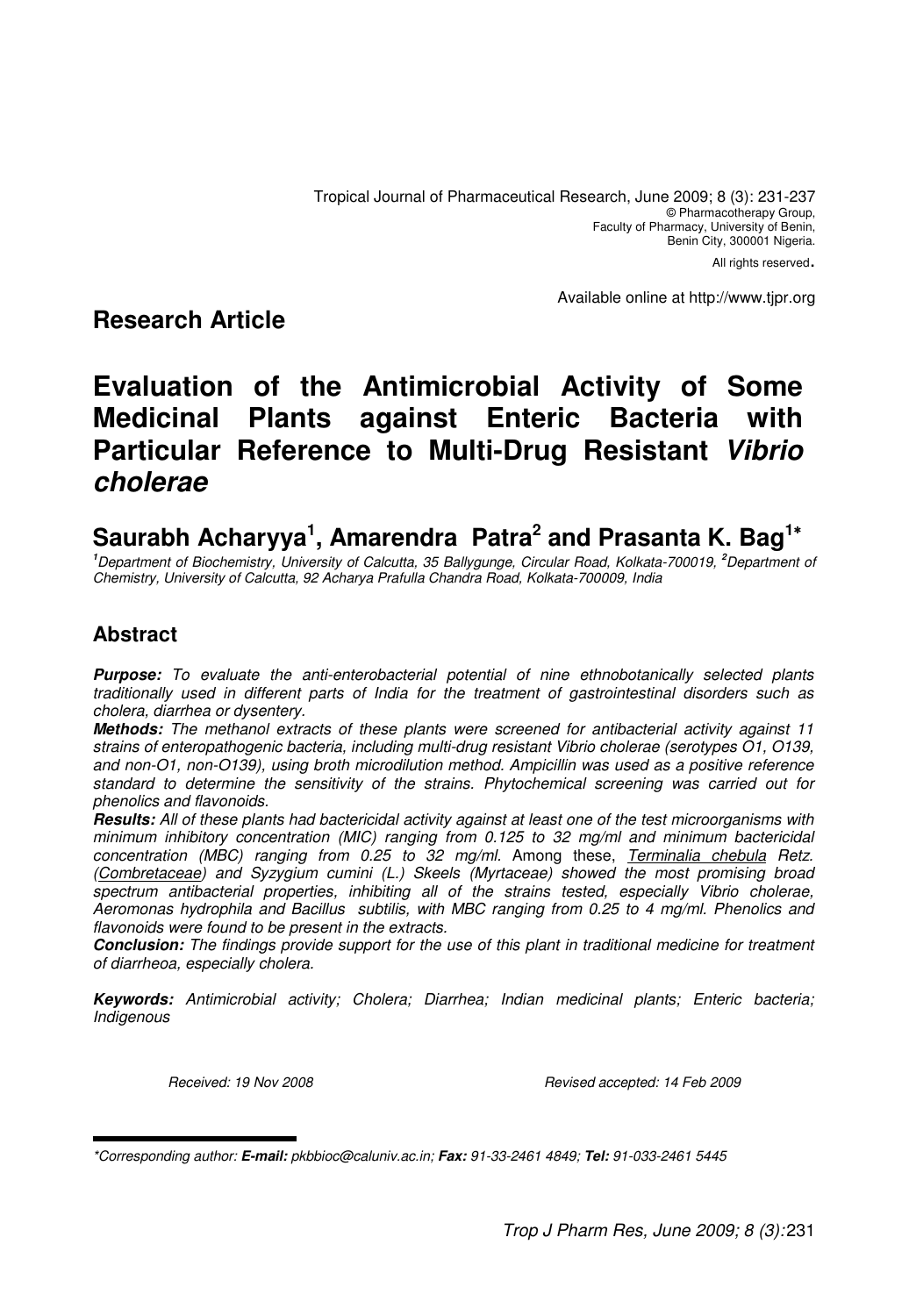## **INTRODUCTION**

Morbidity and mortality due to diarrheoa continues to be a major problem in many developing countries, including India and Bangladesh, especially amongst children. Infections due to a variety of bacterial etiologic agents, such as pathogenic Escherichia coli, Vibrio cholerae, Areomonas spp., Shigella spp., Salmonella spp., Pseudomonas spp., Klebsiella spp., Campylobacter spp., and Staphylococcus aureus are most common. However, antibiotic resistance is a major clinical problem in treating infections caused by these microorganisms. Many readily available plants in India are used in traditional folklore medicine for the treatment of gastrointestinal disorders such as cholera, diarrhea and dysentery<sup>1-7</sup>. However, several of them have not been investigated from a pharmacological point of view to demonstrate their antibacterial properties, which could support their use as anticholera or antidiarrheal remedies in traditional medicine. The objective of the present study was to evaluate the antibacterial activities of the

extracts of some plants used in Indian traditional healthcare system, against a group of pathogenic bacteria. These plants are used by the indigenous people in different parts of India for the treatment of infectious diseases such as cholera, diarrhea, dysentery and other gastrointestinal disorders.

## **EXPERIMENTAL**

#### **Plant materials**

We ethnobotanically selected nine Indian medicinal plants [Albizia lebbeck (L.) Benth. (Mimosaceae), Terminalia chebula Retz. (Combretaceae), Syzygium cumini (L.) Skeels (Myrtaceae), Solanum nigrum L. (Solanaceae), Picrorhiza kurrooa Royle ex Benth. (Scrophulariaceae), Butea monosperma (Lam.) Taub. (Papilionaceae), Saraca indica auct.non L. (Leguminosae), Aegle marmelos (L.) Correa ex Roxb.

(Rutaceae), and Withania somnifera (L.) Dunal (Solanaceae)] for antimicrobial screening in the present study. The plants were collected by the authors from the local area (West Bengal) and another region (Uttaranchal) in India. The botanical identification of the plant samples was carried out by Drs ABD. Selvan and Madhusudan Mandal of Botanical Survey of India (BSI), Central National Herbarium, Botanic Garden, Howrah, India. The voucher specimens are conserved at Central National Herbarium, BSI, Botanic Garden, Howrah, India. Plant species, local names, parts used, and the voucher specimen numbers are listed in Table 1.

#### **Other materials and reagents**

Among the clinical strains of V. cholerae used in this study, strains NB2 and SG24 belonged to O1 and O139 serotypes, respectively. The other strains used in this study were V. cholerae non-O1, non-O139 (strains PC4 and PC65); Klebsiella pneumoniae strain PC36; A. hydrophila strain PC16; Escherichia coli strain PC80 (Enterotoxigenic Escherichia coli, ETEC) and E. coli strain VT3 (Enterohaemorrhagic E. coli, EHEC); Pseudomonas aeruginosa ATCC 15442; and Bacillus subtilis ATCC 6623. Antimicrobial susceptibility testing was performed by the disc diffusion method<sup>8</sup> with commercially available disks (HiMedia, Mumbai, India) of ampicillin (A) (10 µg); chloramphenicol (C)(30 µg); co-trimoxazole (Co) (25 µg); ciprofloxacin  $(Cf)(5 \mu g)$ ; furazolidone  $(Fz)$ (100 µg); gentamicin (G)(10 µg); neomycin (N)  $(30 \text{ µg})$ ; nalidixic acid  $(Na)$   $(30 \text{ µg})$ ; norfloxacin (Nx) (10 µg); streptomycin (S) (10 µg); tetracycline (T) (30 µg).

#### **Preparation of extracts**

Plant extracts were prepared by macerating the air-dried plant part (500 g) with 2500 ml of methanol in a Soxhlet apparatus for 18  $h^9$ . The extract was then filtered through Whatman no. 42 filter paper and concentra-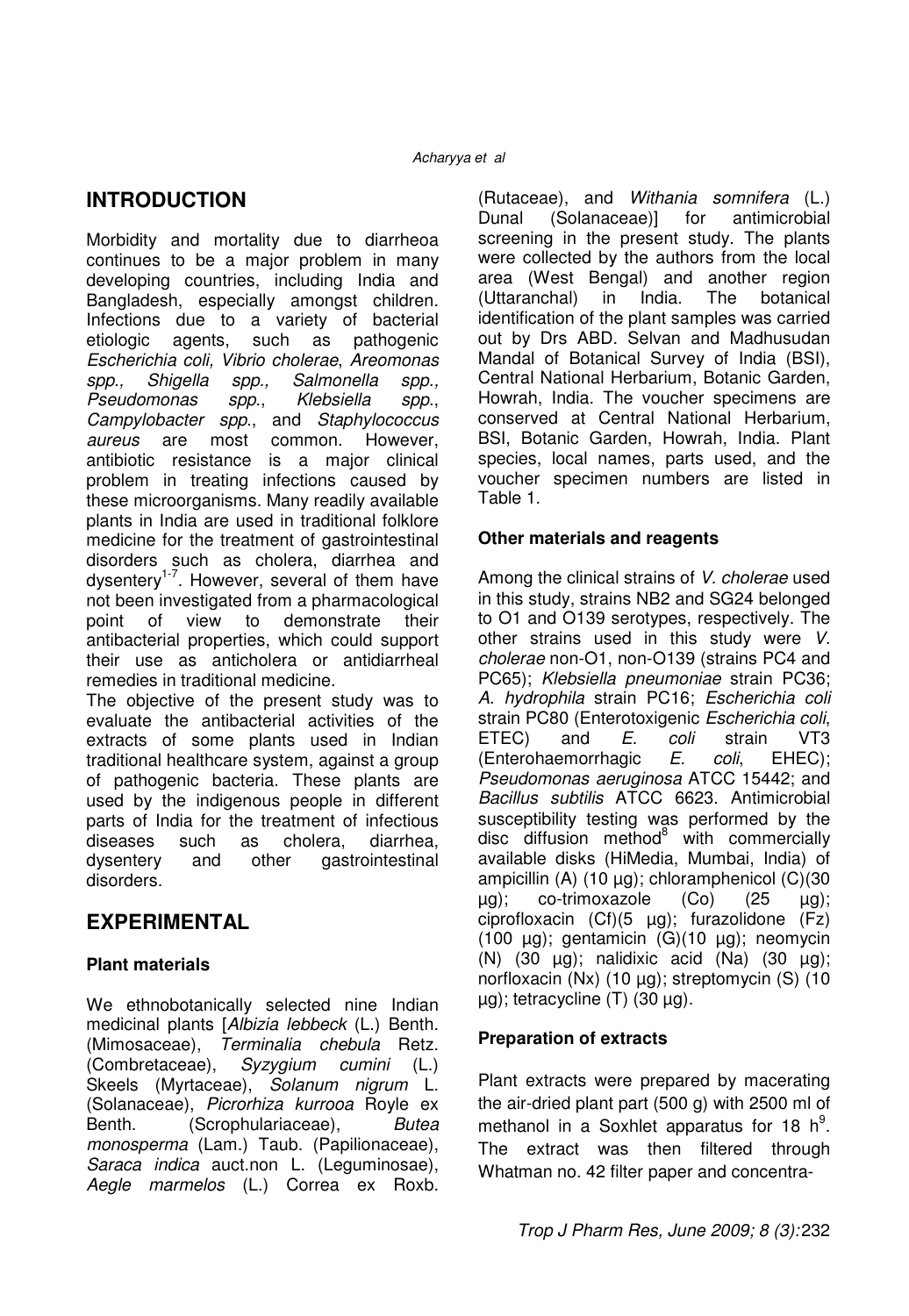| <b>Species</b>           | Local name<br>(parts of plant<br>used) | Voucher number                 | Traditional uses <sup>2-7</sup>                                                   |
|--------------------------|----------------------------------------|--------------------------------|-----------------------------------------------------------------------------------|
| A. lebbeck               | Chhatim (Bark)                         | BSI/CDM/019                    | Diarrheoa, piles                                                                  |
| T. chebula               | Haritaki (Fruit)                       | BSI/CDM/424                    | Diarrheoa, indigestion, diabetes                                                  |
| S. cumini                | Jam (Seed)                             | BSI/PKB-SA/03                  | Diarrheoa, dysentery, piles, indigestion,<br>diabetes                             |
| S. nigrum                | Kakamachi<br>(Fruit)                   | BSI/PKB-SA/04                  | Diarrheoa, inflammation                                                           |
| P. kurrooa               | Kutki (Rhizomes)                       | BSI/CDM/315                    | Cholera, diarrheoa, dyspepsia                                                     |
| monosperma<br>В.         | Palash (Flower)                        | BSI/CDM/063                    | Diarrhea, piles, inflammation, skin<br>disease                                    |
| S. indica<br>A. marmelos | Ashok (Flower)<br>Bel (Leaves)         | BSI/PKB-SA/09<br>BSI/PKB-SA/10 | Gastrointestinal disorder<br>Cholera, diarrheoa, gastritis, vomiting,<br>diabetes |
| W. somnifera             | Aswagandha<br>(root)                   | BSI/CDM/458                    | Diarrhea, dyspepsia, gastrointestinal<br>disorder                                 |

**Table 1:** List of plant species with relevant information

ted in a rotary vacuum evaporator (Eyela, Japan). The concentrated extract (30 ml) was freeze-dried at 0.05 mbar pressure and – 60°C for 4 h in a LSL Secfroid lyophilizer (Lyolab BII, Aclens-Lausanne, Switzerland). The dried material was stored at - 20°C pending further use. The yield of each extract is shown in Table 1. Test samples were prepared by re-suspending the lyophilized powder in methanol.

#### **Antimicrobial assessment**

Isolates were considered susceptible, less susceptible, or resistant to a particular antimicrobial agent on the basis of the diameters of the inhibitory zones that matched the criteria of the manufacturer's interpretation table, which followed the recommendations of the National Committee for Clinical Laboratory Standards<sup>10</sup>. The American Type Culture Collection (ATCC) strains, Escherichia coli ATCC 25922 and

Staphylococcus aureus ATCC 25923, were used for quality control.

Minimum inhibitory concentration (MIC) and minimum bactericidal concentration (MBC) were assessed using the broth microdilution method $11$ . An inoculum of the microorganism was prepared from 24 h cultures grown in Mueller-Hinton broth (MHB) (HiMedia) and suspension was adjusted with a turbidity equivalent to that of a 0.5 McFarland standard. The suspension was further diluted 1:10 in sterile MHB to obtain a final inoculum of  $5 \times 10^5$  CFU/ml. The 96-well round bottom sterile plates were prepared by dispensing 180 µl of the inoculated broth into each well. A 20 µl aliquot of the plant extract was added. The concentrations of plant extract tested were 0.05, 0.125, 0.25, 0.4, 0.5, 0.75, 1, 1.25, 1.5, 1.75, 2, 2.5, 3, 3.5, 4, 5, 6, 7, 8, 10, 12, 14, 16, 32 mg/ml. Dilutions of ampicillin served as positive control, while broth with 20 µl of methanol was used as negative control.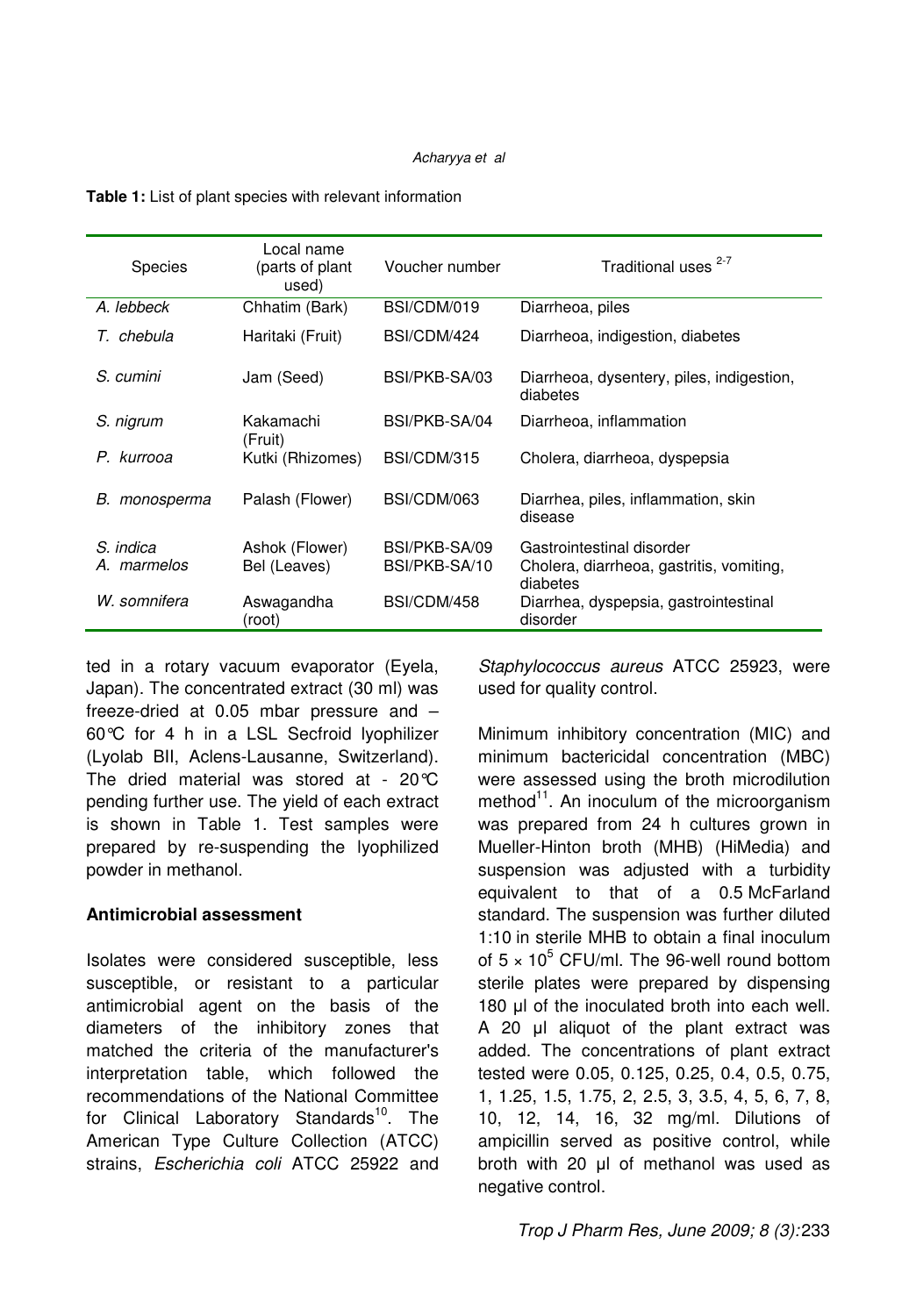#### **Haemolysis test**

Haemolysis test was employed to determine cellular toxicity of the extract as previously described<sup>12</sup>. Plant extracts at concentrations ranging from 6 to 32 mg/ml, were incubated with an equal volume of 1% human red blood cells in phosphate buffered saline (10mM PBS, pH 7.4) at 37°C for 1 h. Non-hemolytic and 100% hemolytic controls were the buffer alone and the buffer containing 1% Triton X-100, respectively. Cell lysis was monitored by measuring the release of hemoglobin spectrophotometrically at 540 nm.

#### **Phytochemical screening**

Phytochemical screening was performed following the method described previously $13$ . For total phenolics, 0.2 ml of plant extract (5 mg/ml) was diluted to 3 ml with water and 0.5 ml of Folin-Ciocalteu reagent was added. Following incubation for 3 min at room temperature, 2 ml of 20% w/v  $Na<sub>2</sub>CO<sub>3</sub>$  was added. The mixture was heated in a boiling water bath for 1 min and allowed to cool to room temperature. It was centrifuged and the content of phenolics in the supernatant was determined spectrophotometrically at 650 nm (model U-2000, Hitachi), and expressed as mg/g of gallic acid equivalents (GAE) per lyophylisate.

For total flavonoids, 0.2 ml of dried extract (5 mg/ml) was diluted to 2 ml with methanol, and 0.1 ml of 10% w/v aluminium chloride, 0.1 ml of 1 mol/lit potassium acetate and 2.8ml of water were added sequentially. The mixture was then incubated at room temperature for 30 min. Following centrifugation, the flavonoids content of the supernatant was measured spectrophotometrically at 415 nm, and expressed as mg/g, based on rutin as standard.

## **RESULTS**

The results of the tests are presented in Tables 2 - 4. The antibiotic susceptibility test of the clinical and environmental strains

included here was performed to confirm their multi-drug resistance patterns. These were found to conform to multi-drug resistant. Antibiotic resistance patterns of V. cholerae, strains PC4, PC65, SG24 and NB2 were Fz-A, A-T, Co-S, and T-Na–Fz-Co-S, respectively.

The extracts of T. chebula and S. cumini had strong bactericidal activity with MIC ranging from 0.125 to 3 mg/ml and MBC ranging from 0.25 to 4 mg/ml, against V. cholerae (serotypes O1, O139, and non-O1, non-O139) A. hydrophila, and B. subtilis; and moderate activity with MIC, 8-12 mg/ml and MBC ranging from 16.0 to 24.0 mg/ml against P. aeruginosa, ETEC and EHEC. S. nigrum was active against V. cholerae and did not show activity against  $E$ . coli and  $P$ . aeruginosa. The MBC of P. kurrooa extract was between 3 and 32 mg/ml against V. cholerae and A. hydrophila, but the extract was inactive against E. coli and P. aeruginosa. The flower extract of B. monosperma showed bactericidal activity against V. cholerae, A. hydrophila and B. subtilis with MBC ranging from 1.75 to 8 mg/ml. W. somnifera showed strong bactericidal activity (MBC, 2 mg/ml) against B. subtilis and moderate activity against V. cholerae and A. hydrophila with MBC ranging from 16 to 32 mg/ml. S. indica evoked strong bactericidal activity against V. cholerae and A. hydrophila with MBC ranging from 1 to 5 mg/ml while A. lebbeck and A. marmelos had moderate activity against V. cholerae, A. hydrophila and B. subtilis. In addition, the bactericidal activity of S. indica against E. coli and P. aeruginosa was not observed within the concentration ranges of the extracts tested. Except for S. cumini (MIC, 24 mg/ml and MBC, 32 mg/ml), all extracts were inactive against K. pneumoniae.

Phytochemical screening revealed that the crude methanol extracts contained phenolics  $(10.6\pm0.9 - 365.9\pm16.1 \text{ mg/g})$  and flavonoids (0 - 65.6±2.8 mg/g) (see Table 2). None of the extracts tested in the present study released haemoglobin and hence were not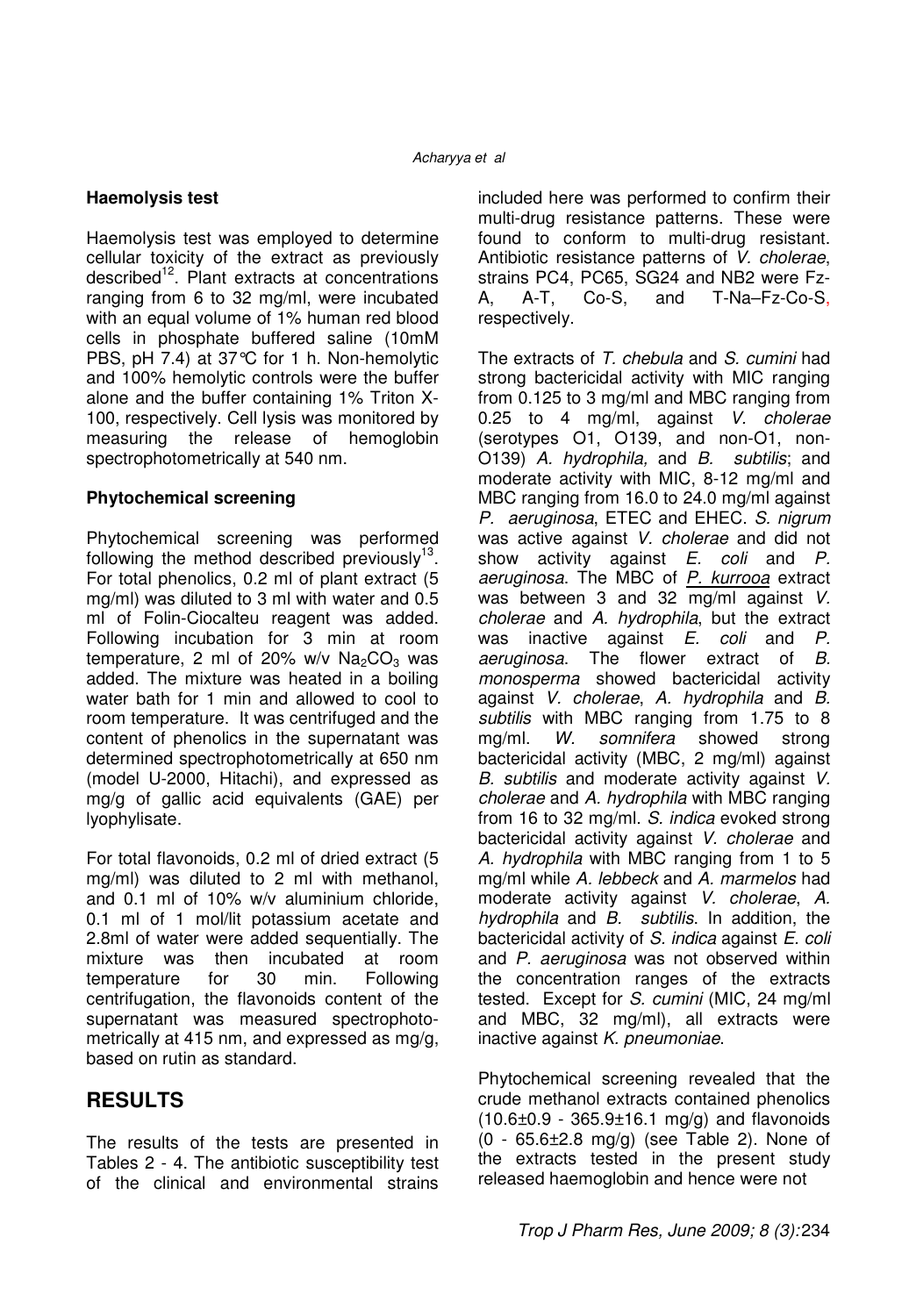#### Acharyya et al

| <b>Species</b> | Yield (%<br>$W/W$ ) | Total phenolic<br>content <sup>a</sup> | <b>Total flavonoid</b><br>content <sup>b</sup> |
|----------------|---------------------|----------------------------------------|------------------------------------------------|
| A. lebbeck     | 5.3                 | $41.9 \pm 0.6$                         | $3.0 \pm 1.0$                                  |
| T. chebula     | 47.6                | $365.9 \pm 16.1$                       | $36.3 \pm 1.8$                                 |
| S. cumini      | 14.8                | $231.5 \pm 10.3$                       | $27.0 \pm 0.9$                                 |
| S. nigrum      | 8.0                 | $10.6 \pm 0.9$                         | $7.3 \pm 0.9$                                  |
| P. kurrooa     | 35.6                | $56.9 \pm 2.6$                         | $6.8 \pm 0.8$                                  |
| B. monosperma  | 27.0                | $136.5 \pm 5.6$                        | $50.2 \pm 2.3$                                 |
| S. indica      | 9.3                 | $106.9 \pm 1.2$                        | $24.3 \pm 1.9$                                 |
| A. marmelos    | 11.2                | $68.0 \pm 2.8$                         | $65.6 \pm 2.8$                                 |
| W. somnifera   | 5.0                 | $11.4 \pm 0.5$                         |                                                |

**Table 2:** Yield of plant extracts with their phenolic and flavonoid contents

<sup>a</sup> Total phenolics content is expressed as gallic acid equivalent (mg of GAE/g of extract).<br><sup>b</sup> Total flavonoids are expressed as mg of total flavonoid content/g of extract based on Rutin as standard.

**Table 3:** Minimum inhibitory concentration (MIC) and minimum bactericidal concentration (MBC) of plant extracts against multi-drug-resistant strains of V. cholerae serotypes O1, O139, and non-O1, non-O139

|                     | Antibacterial activity (mg/ml) |                         |               |       |                |            |                          |            |
|---------------------|--------------------------------|-------------------------|---------------|-------|----------------|------------|--------------------------|------------|
|                     | <b>Strains</b>                 |                         |               |       |                |            |                          |            |
| Methanol<br>extract |                                | SG24 (O139)<br>NB2 (O1) |               |       | PC4 (O26)      |            | PC65 (O48)               |            |
|                     | MIC                            | <b>MBC</b>              | $\frac{C}{2}$ | NBC   | $\overline{M}$ | <b>MBC</b> | $rac{C}{M}$              | <b>MBC</b> |
| A. lebbeck          | 24.0                           | 24.0                    | 16.0          | 16.0  | 16.0           | 24.0       | 16.0                     | 16.0       |
| chebula<br>Τ.       | 1.5                            | 1.5                     | 1.5           | 1.5   | 1.5            | 2.0        | 0.125                    | 0.25       |
| S. cumini           | 1.5                            | 1.8                     | 1.25          | 1.25  | 2.5            | 3.0        | 2.0                      | 2.0        |
| S. nigrum           |                                |                         | 8.0           | 12.0  |                |            | $\overline{\phantom{a}}$ |            |
| P. kurrooa          | 12.0                           | 14.0                    | 8.0           | 16.0  |                | -          | 2.0                      | 3.0        |
| B. monosperma       | 4.0                            | 4.0                     | 1.75          | 1.75  | 5.0            | 5.0        | 2.5                      | 2.5        |
| S. indica           | 1.5                            | 1.5                     | 3.0           | 4.0   | 3.0            | 4.0        | 1.0                      | 1.0        |
| A. marmelos         | 24.0                           | 24.0                    | 24.0          | 24.0  | 24.0           | 24.0       | 16.0                     | 16.0       |
| W. somnifera        | 16.0                           | 16.0                    | 16.0          | 16.0  | 12.0           | 16.0       | 8.0                      | 16.0       |
| Ampicillin          | 0.016                          | 0.016                   | 0.008         | 0.008 | >1.0           | <b>ND</b>  | <b>ND</b>                | <b>ND</b>  |

-, MIC/MBC was not obtained within the range of concentration (up to 32 mg/ml) of the extract tested; ND, not determined.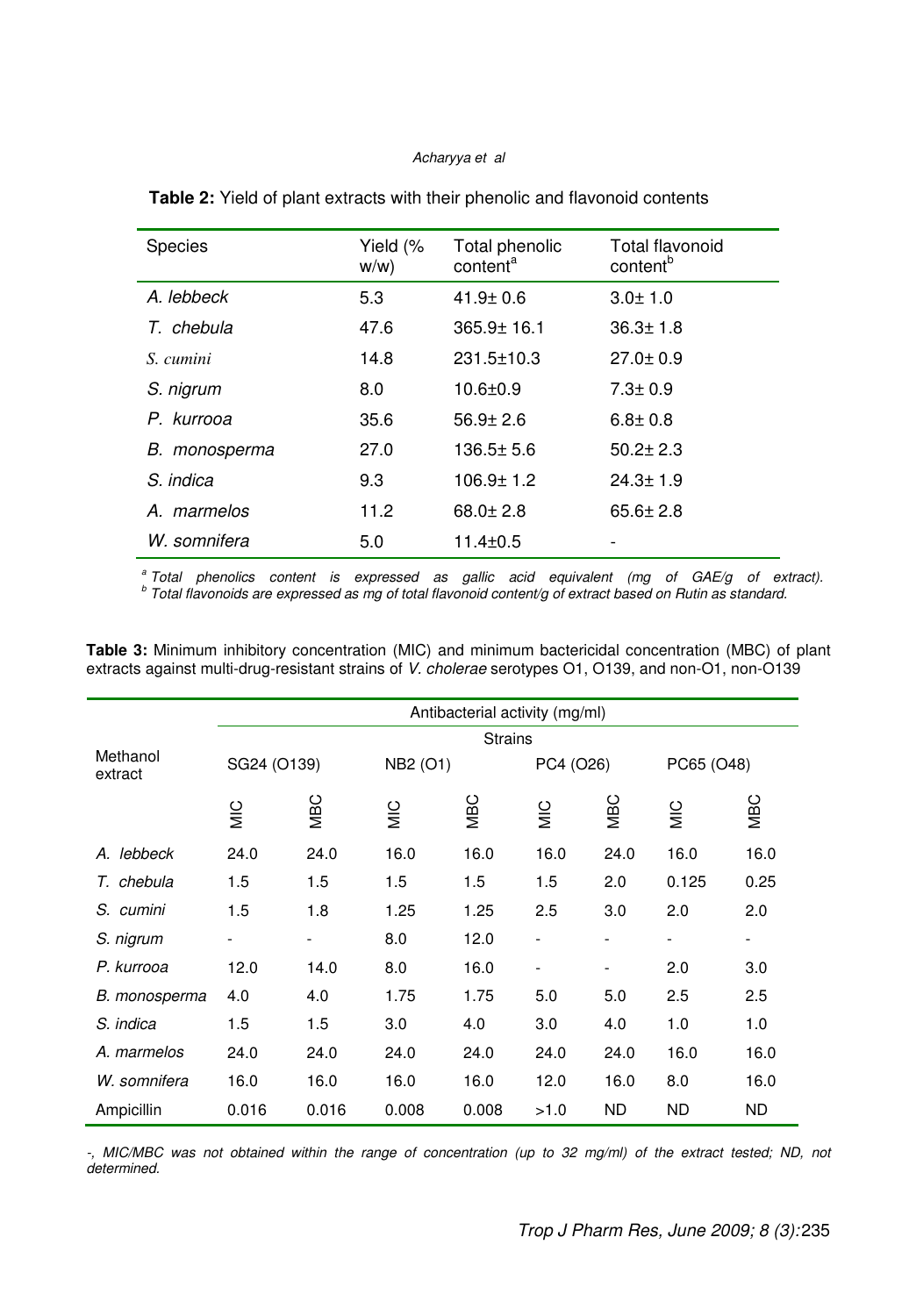#### Acharyya et al

|                  | Antibacterial activity (mg/ml) |                    |                          |           |                        |                          |                                 |                          |
|------------------|--------------------------------|--------------------|--------------------------|-----------|------------------------|--------------------------|---------------------------------|--------------------------|
| Methanol extract |                                | A. hydrophila PC16 | E. coli VT3<br>[EHEC]    |           | E. coli PC80<br>[ETEC] |                          | <b>B.</b> subtilis<br>ATCC 6623 |                          |
|                  | MIC                            | <b>MBC</b>         | $rac{C}{\Sigma}$         | NBC       | MIC                    | NBC                      | $\frac{1}{2}$                   | <b>MBC</b>               |
| lebbeck<br>А.    | 24.0                           | 24.0               |                          |           |                        |                          | 32.0                            | $\overline{\phantom{a}}$ |
| T. chebula       | 1.0                            | 2.0                | 12.0                     | 12.0      | 14.0                   | 16.0                     | 1.0                             | 4.0                      |
| S. cumini        | 1.5                            | 1.5                | 6.0                      |           | 12.0                   | 16.0                     | 2.5                             | 3.0                      |
| S. nigrum        | <b>ND</b>                      | <b>ND</b>          |                          |           |                        |                          | <b>ND</b>                       | <b>ND</b>                |
| P. kurrooa       | 12                             | 12                 | $\overline{\phantom{0}}$ |           |                        |                          | 8.0                             | $\overline{\phantom{a}}$ |
| B. monosperma    | 8.0                            | 8.0                | $\overline{\phantom{0}}$ |           |                        | $\overline{\phantom{a}}$ | 6.0                             | 8.0                      |
| S. indica        | 5.0                            | 5.0                | $\overline{\phantom{a}}$ |           |                        | $\overline{\phantom{a}}$ | 1.5                             | $\overline{\phantom{a}}$ |
| A. marmelos      | 32.0                           | 32.0               | -                        |           |                        | -                        | 32.0                            | 32.0                     |
| W. somnifera     | 32.0                           | 32.0               | $\overline{\phantom{0}}$ |           |                        | $\overline{\phantom{a}}$ | 2.0                             | 2.0                      |
| Ampicillin       | 0.032                          | 0.032              | <b>ND</b>                | <b>ND</b> | 1.0                    | 1.0                      | <b>ND</b>                       | <b>ND</b>                |

**Table 4:** Minimum inhibitory concentration (MIC) and minimum bactericidal concentration (MBC) of plant extracts against A. hydrophila, E. coli and B. subtilis

-, MIC/MBC was not obtained within the range of concentration (up to 32 mg/ml) of the extract tested; ND, not determined.

cytotoxic to human erythrocytes at concentrations of up to 32 mg/ml.

## **DISCUSSION**

The extracts of the medicinal plants tested were effective antibacterial agents against a group of microorganisms that are implicated in either cholera, diarrheoa, dysentery or other gastrointestinal disorders. All of these plants had bactericidal activity against at least one of the test microorganisms with MIC ranging between 0.125 and 32 mg/ml and MBC between 0.25 and 32 mg/ml. Among these, T. chebula and S. cumini showed the most promising broad spectrum antibacterial properties, inhibiting all of the strains tested, especially V. cholerae, A. hydrophila and B. subtilis, with MBC ranging between 0.25 and 4 mg/ml. Additionally, the extracts of B. monosperma, P. kurrooa, S. indica and S. nigrum showed strong bactericidal activity against V. cholerae. W. somnifera, B. monosperma, A. marmelos and S. indica, and were also active against the Gram-positive bacterium, B. subtilis. T. chebula showed bactericidal activity against the strain of EHEC, the causative agent of hemorrhagic colitis, dysentery and haemolytic uraemic syndrome (HUS).

It is interesting to note that the extracts of the plants used to treat cholera or diarrheoa in .<br>traditional Medicare systems<sup>2-7</sup> were effective against the strains of V. cholerae, the causative agents of the dreadful disease, cholera, and cholera-like diseases. To the best of our knowledge, the plant extracts used in this study are being shown for the first time to demonstrate bactericidal activity against enterotoxigenic Escherichia coli (ETEC), enterohaemorrhagic E. coli (EHEC), A. hydrophila, and multi-serogroup strains of V. cholerae, the causative agents of different